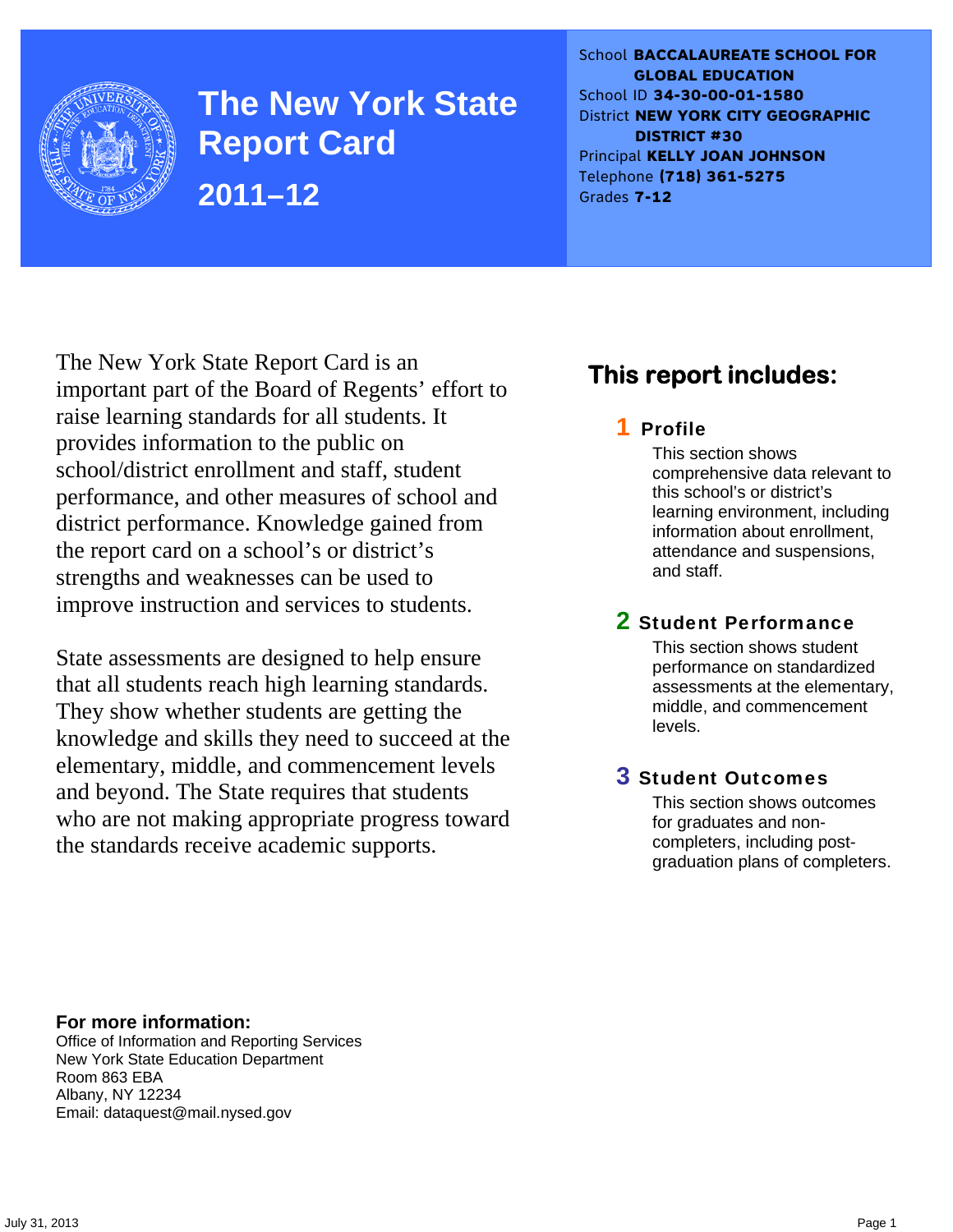**1 Profile** 

School **BACCALAUREATE SCHOOL FOR GLOBAL EDUCATION** District **NEW YORK CITY GEOGRAPHIC DISTRICT** School ID **34-30-00-01-1580 #30**

# **Enrollment**

|                            | $2009 - 10$ | $2010 - 11$    | $2011 - 12$     |
|----------------------------|-------------|----------------|-----------------|
| Pre-K                      | 0           | $\mathbf 0$    |                 |
| Kindergarten               | $\Omega$    | $\Omega$       | 0               |
| Grade 1                    | $\Omega$    | $\Omega$       | 0               |
| Grade 2                    | $\Omega$    | 0              | 0               |
| Grade 3                    | $\Omega$    | $\mathbf 0$    | 0               |
| Grade 4                    | $\Omega$    | $\mathbf 0$    | $\overline{0}$  |
| Grade 5                    | $\Omega$    | $\overline{0}$ | $\overline{0}$  |
| Grade 6                    | $\Omega$    | $\Omega$       | 0               |
| <b>Ungraded Elementary</b> | $\Omega$    | $\Omega$       | $\Omega$        |
| Grade 7                    | 77          | 81             | 100             |
| Grade 8                    | 73          | 75             | 81              |
| Grade 9                    | 69          | 70             | 79              |
| Grade 10                   | 66          | 61             | 69              |
| Grade 11                   | 68          | 58             | $\overline{53}$ |
| Grade 12                   | 71          | 63             | 58              |
| <b>Ungraded Secondary</b>  | $\Omega$    | $\Omega$       | 0               |
| Total K-12                 | 424         | 408            | 440             |

# **Average Class Size**

|                       | $2009 - 10$ | $2010 - 11$ | $2011 - 12$     |  |
|-----------------------|-------------|-------------|-----------------|--|
| <b>Common Branch</b>  |             |             |                 |  |
| Grade 8               |             |             |                 |  |
| English               | 25          | 25          | 27              |  |
| <b>Mathematics</b>    | 22          | 25          | 27              |  |
| Science               | 21          | 25          | 27              |  |
| <b>Social Studies</b> | 22          | 25          | 27              |  |
| Grade 10              |             |             |                 |  |
| English               | 25          | 20          | 23              |  |
| <b>Mathematics</b>    | 23          | 20          | $\overline{22}$ |  |
| Science               | 25          | 19          | 22              |  |
| <b>Social Studies</b> | 25          | 22          | 23              |  |

# **Enrollment Information**

*Enrollment* counts are as of Basic Educational Data System (BEDS) day, which is typically the first Wednesday of October of the school year. Students who attend BOCES programs on a part-time basis are included in a school's and district's enrollment. Students who attend BOCES on a full-time basis or who are placed full time by the district in an out-of-district placement are not included in a school's or district's enrollment. The state public enrollment includes public school districts, charter schools, and NYSED-operated programs. Students classified by districts as "pre-first" are included in first grade counts. Kindergarten and Pre-K counts include halfand full-day students.

## **Average Class Size Information**

*Average Class Size* is the total registration in specified classes divided by the number of those classes with registration. Common Branch refers to self-contained classes in Grades 1–6.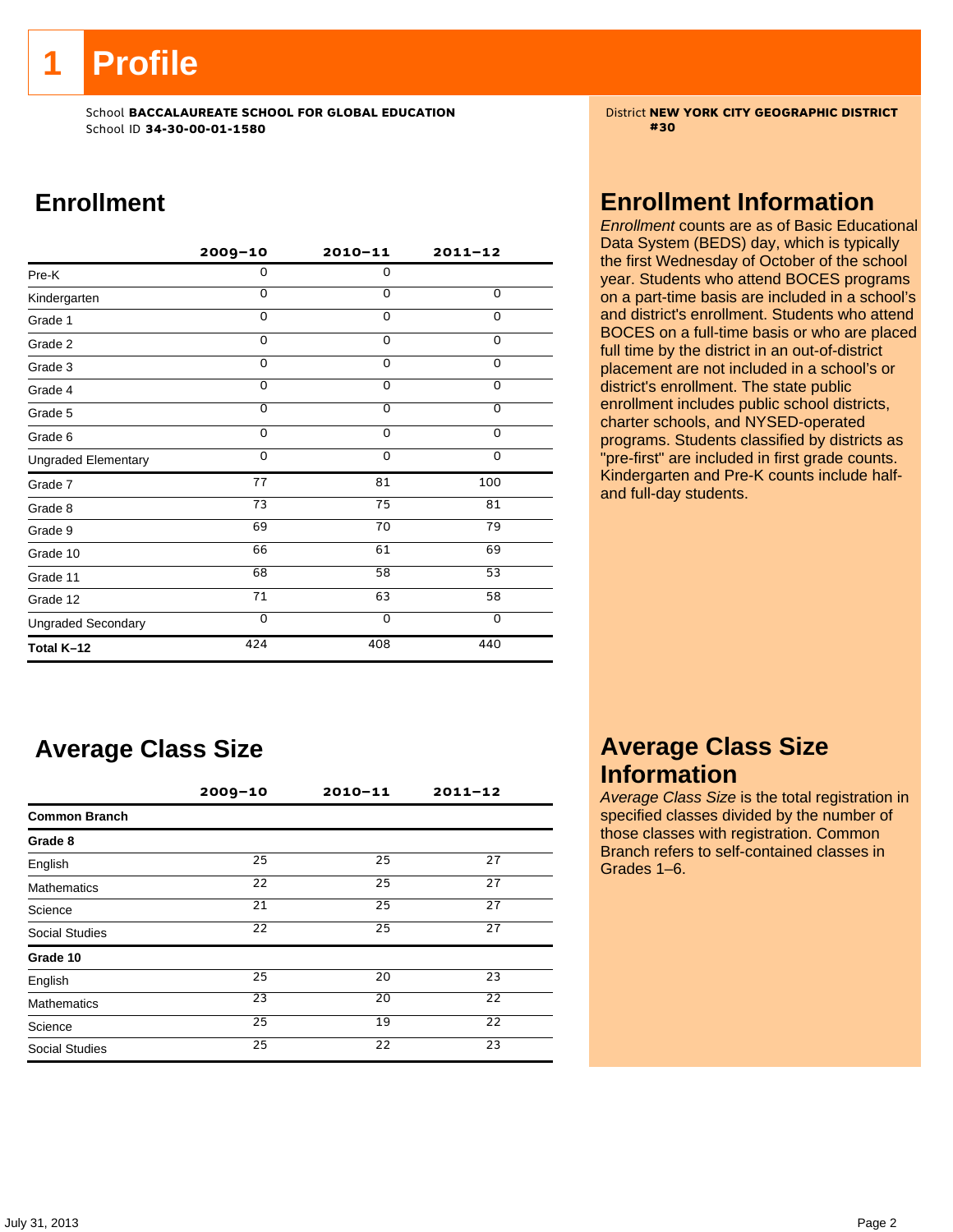# **1 Profile**

School **BACCALAUREATE SCHOOL FOR GLOBAL EDUCATION** District **NEW YORK CITY GEOGRAPHIC DISTRICT** School ID **34-30-00-01-1580 #30**

# **Demographic Factors**

|                                                    |                | $2009 - 10$ |              | 2010-11 |              | $2011 - 12$ |
|----------------------------------------------------|----------------|-------------|--------------|---------|--------------|-------------|
|                                                    | #              | ℅           | #            | %       | #            | %           |
| Eligible for Free Lunch                            | 226            | 53%         | 217          | 53%     | 132          | 30%         |
| <b>Reduced Price Lunch</b>                         | 83             | 20%         | 80           | 20%     | 65           | 15%         |
| Limited English Proficient                         | $\overline{2}$ | 0%          | 0            | 0%      | 0            | 0%          |
| <b>Racial/Ethnic Origin</b>                        |                |             |              |         |              |             |
| American Indian or Alaska Native                   | $\mathbf{1}$   | 0%          | $\mathbf{1}$ | 0%      | $\mathbf{1}$ | 0%          |
| <b>Black or African American</b>                   | 23             | 5%          | 20           | 5%      | 14           | 3%          |
| Hispanic or Latino                                 | 120            | 28%         | 106          | 26%     | 107          | 24%         |
| Asian or Native Hawaiian/Other<br>Pacific Islander | 102            | 24%         | 126          | 31%     | 154          | 35%         |
| White                                              | 178            | 42%         | 155          | 38%     | 164          | 37%         |
| Multiracial                                        | 0              | 0%          | 0            | 0%      | 0            | 0%          |

**Attendance and Suspensions** 

|                            |   | $2008 - 09$ |   | $2009 - 10$ | $2010 - 11$ |     |
|----------------------------|---|-------------|---|-------------|-------------|-----|
|                            | # | %           | # | %           | #           | %   |
| Annual Attendance Rate     |   | 95%         |   | 96%         |             | 96% |
| <b>Student Suspensions</b> | 8 | 2%          | 8 | 2%          | 10          | 2%  |

# **Demographic Factors Information**

*Eligible for Free Lunch* and *Reduced-Price Lunch* percentages are determined by dividing the number of approved lunch applicants by the Basic Educational Data System (BEDS) enrollment in full-day Kindergarten through Grade 12.

# **Attendance and Suspensions Information**

*Annual Attendance Rate* is determined by dividing the school's (or district's) total actual attendance by the total possible attendance for a school year. A school's (or district's) actual attendance is the sum of the number of students in attendance on each day the school (or district's schools) was open during the school year. Possible attendance is the sum of the number of enrolled students who should have been in attendance on each day the school (or schools) was open during the school year. The state's *Annual Attendance Rate* is a weighted average of all districtlevel attendance rates.

*Student Suspension* rate is determined by dividing the number of students who were suspended from school (not including inschool suspensions) for one full day or longer anytime during the school year by the Basic Educational Data System (BEDS) day enrollments for that school year. A student is counted only once, regardless of whether the student was suspended one or more times during the school year.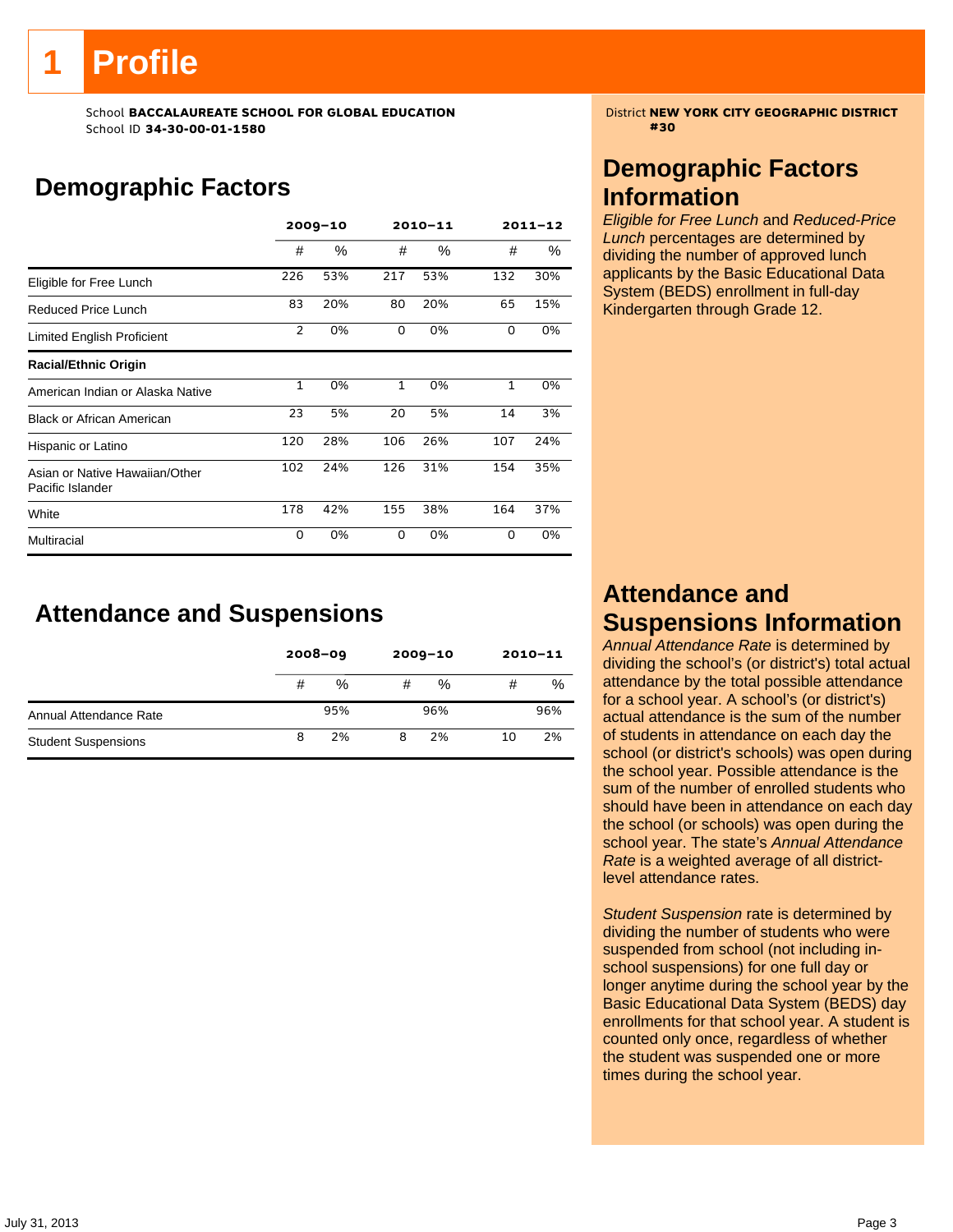# **Teacher Qualifications**

|                                                                                               | $2009 - 10$ | $2010 - 11$ | $2011 - 12$ |
|-----------------------------------------------------------------------------------------------|-------------|-------------|-------------|
| <b>Total Number of Teachers</b>                                                               | 32          | 32          | 31          |
| Percent with No Valid Teaching<br>Certificate                                                 | 0%          | 0%          | 0%          |
| Percent Teaching Out of Certification                                                         | 3%          | 3%          | 3%          |
| Percent with Fewer than Three Years of<br>Experience                                          | 0%          | 0%          | 0%          |
| Percentage with Master's Degree Plus<br>30 Hours or Doctorate                                 | 56%         | 63%         | 58%         |
| <b>Total Number of Core Classes</b>                                                           | 118         | 128         | 117         |
| Percent Not Taught by Highly Qualified<br>Teachers in This School*                            | 3%          | 2%          | 3%          |
| Percent Not Taught by Highly Qualified<br>Teachers in This District**                         | 5%          | 3%          | 4%          |
| Percent Not Taught by Highly Qualified<br>Teachers in High-Poverty Schools<br>Statewide       | 6%          | 5%          | 4%          |
| Percent Not Taught by Highly Qualified<br><b>Teachers in Low-Poverty Schools</b><br>Statewide | 1%          | 0%          | 1%          |
| <b>Total Number of Classes</b>                                                                | 164         | 170         | 156         |
| Percent Taught by Teachers Without<br>Appropriate Certification                               | 4%          | 2%          | 4%          |

\*Not available at the district or statewide level.

\*\*Not available for charter schools or at the statewide level.

# **Teacher Turnover Rate**

|                                                                       | $2008 - 09$ | $2009 - 10$ | 2010-11 |
|-----------------------------------------------------------------------|-------------|-------------|---------|
| Turnover Rate of Teachers with<br>Fewer than Five Years of Experience | 10%         | 25%         | N/A     |
| Turnover Rate of All Teachers                                         | 12%         | 3%          | 10%     |

# **Staff Counts**

|                                       | $2009 - 10$ | $2010 - 11$ | $2011 - 12$ |
|---------------------------------------|-------------|-------------|-------------|
| <b>Total Other Professional Staff</b> |             |             |             |
| Total Paraprofessionals*              | N/A         | N/A         | N/A         |
| <b>Assistant Principals</b>           | O           |             |             |
| Principals                            |             |             |             |

\*Not available at the school level.

# **Teacher Qualifications Information**

The *Percent Teaching Out of Certification* for public schools is the percent doing so on more than an incidental basis; that is, the percent teaching for more than five periods per week outside certification.

*Core Classes* are primarily K–6 common branch, English, mathematics, science, social studies, art, music, and foreign languages. To be *Highly Qualified*, a teacher must have at least a Bachelor's degree, be certified to teach in the subject area or otherwise in accordance with state standards, and show subject matter competency.

In public schools, a teacher who taught one class outside of the certification area(s) is counted as *Highly Qualified* provided that 1) the teacher had been determined by the school or district through the HOUSSE process or other state-accepted methods to have demonstrated acceptable subject knowledge and teaching skills and 2) the class in question was not the sole assignment reported. Credit for incidental teaching does not extend beyond a single assignment. Independent of *Highly Qualified Teacher* status, any assignment for which a teacher did not hold a valid certificate still registers as teaching out of certification.

In charter schools, a teacher is counted as *Highly Qualified* if the teacher has at least a Bachelor's degree, is certified to teach, and shows subject matter competency. Enabling legislation considers charter school teachers to be certified if they hold any valid teaching certificate. Enabling legislation also permits up to 30 percent (with a maximum of five) of charter school teachers to be without certification and to be considered *Highly Qualified* if they meet all remaining criteria.

*High-poverty* and *low-poverty* schools are those schools in the upper and lower quartiles, respectively, for percentage of students eligible for a free or reduced-price lunch.

### **Teacher Turnover Rate Information**

*Teacher Turnover Rate* for a specified school year is the number of teachers in that school year who were not teaching in the following school year divided by the number of teachers in the specified school year, expressed as a percentage.

### **Staff Counts Information**

*Other Professionals* includes administrators, guidance counselors, school nurses, psychologists, and other professionals who devote more than half of their time to nonteaching duties.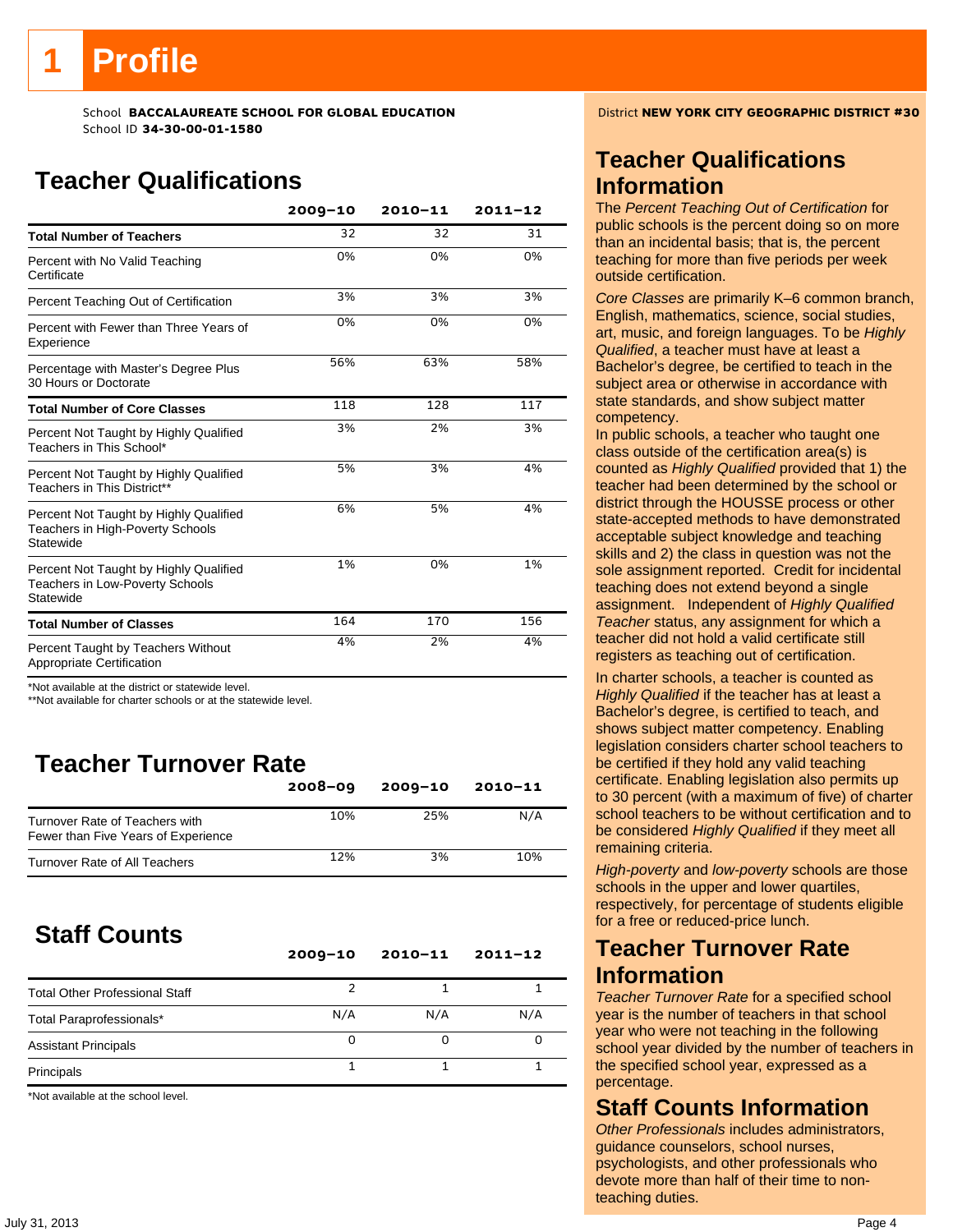# **2 Student Performance**

School **BACCALAUREATE SCHOOL FOR GLOBAL EDUCATION** District **NEW YORK CITY GEOGRAPHIC DISTRICT** School ID **34-30-00-01-1580 #30**

This section contains annual assessment data for students at the elementary, middle, and commencement levels as well as the performance of secondary-level cohorts on standardized achievement assessments.

### **New York State Testing Program (NYSTP) Assessments**

The New York State Testing Program assessments are administered in English language arts (ELA) and mathematics in grades 3 through 8. The Performance Level Descriptors for these assessments are provided below:

#### **English Language Arts**

**Level 1: Below Standard** 

Student performance does not demonstrate an understanding of the English language arts knowledge and skills expected at this grade level.

#### **Level 2: Meets Basic Standard**

Student performance demonstrates a partial understanding of the English language arts knowledge and skills expected at this grade level. **Level 3: Meets Proficiency Standard** 

Student performance demonstrates an understanding of the English language arts knowledge and skills expected at this grade level. **Level 4: Exceeds Proficiency Standard** 

Student performance demonstrates a thorough understanding of the English language arts knowledge and skills expected at this grade level.

#### **Mathematics**

#### **Level 1: Below Standard**

Student performance does not demonstrate an understanding of the mathematics content expected at this grade level.

#### **Level 2: Meets Basic Standard**

Student performance demonstrates a partial understanding of the mathematics content expected at this grade level.

#### **Level 3: Meets Proficiency Standard**

Student performance demonstrates an understanding of the mathematics content expected at this grade level.

#### **Level 4: Exceeds Proficiency Standard**

Student performance demonstrates a thorough understanding of the mathematics content expected at this grade level.

### **New York State Alternate Assessment (NYSAA)**

The New York State Alternate Assessments are administered in English language arts (ELA) and mathematics to ungraded students with severe cognitive disabilities whose ages are equivalent to graded students in grades 3 through 8 and secondary level. They are administered in science to students with disabilities age equivalent to graded students in grades 4, 8, and secondary level. And they are administered in social studies at the secondary level only.

### **New York State English as a Second Language Achievement Tests (NYSESLAT)**

The New York State English as a Second Language Achievement Tests are administered in grades K through 12 to limited English proficient students.

#### **Secondary-Level Cohorts**

A secondary-level cohort consists of all students who first entered grade 9 anywhere or, in the case of ungraded students with disabilities, reached their seventeenth birthday in a particular year. The 2008 cohort consists of all students who first entered grade 9 anywhere or, in the case of ungraded students with disabilities, reached their seventeenth birthday between July 1, 2008 and June 30, 2009. The 2007 cohort consists of all students who first entered grade 9 anywhere or, in the case of ungraded students with disabilities, reached their seventeenth birthday between July 1, 2007 and June 30, 2008. For more detailed information on cohort definitions, see *Secondary-Level Cohort Definitions* at http://www.p12.nysed.gov/irs/sirs/.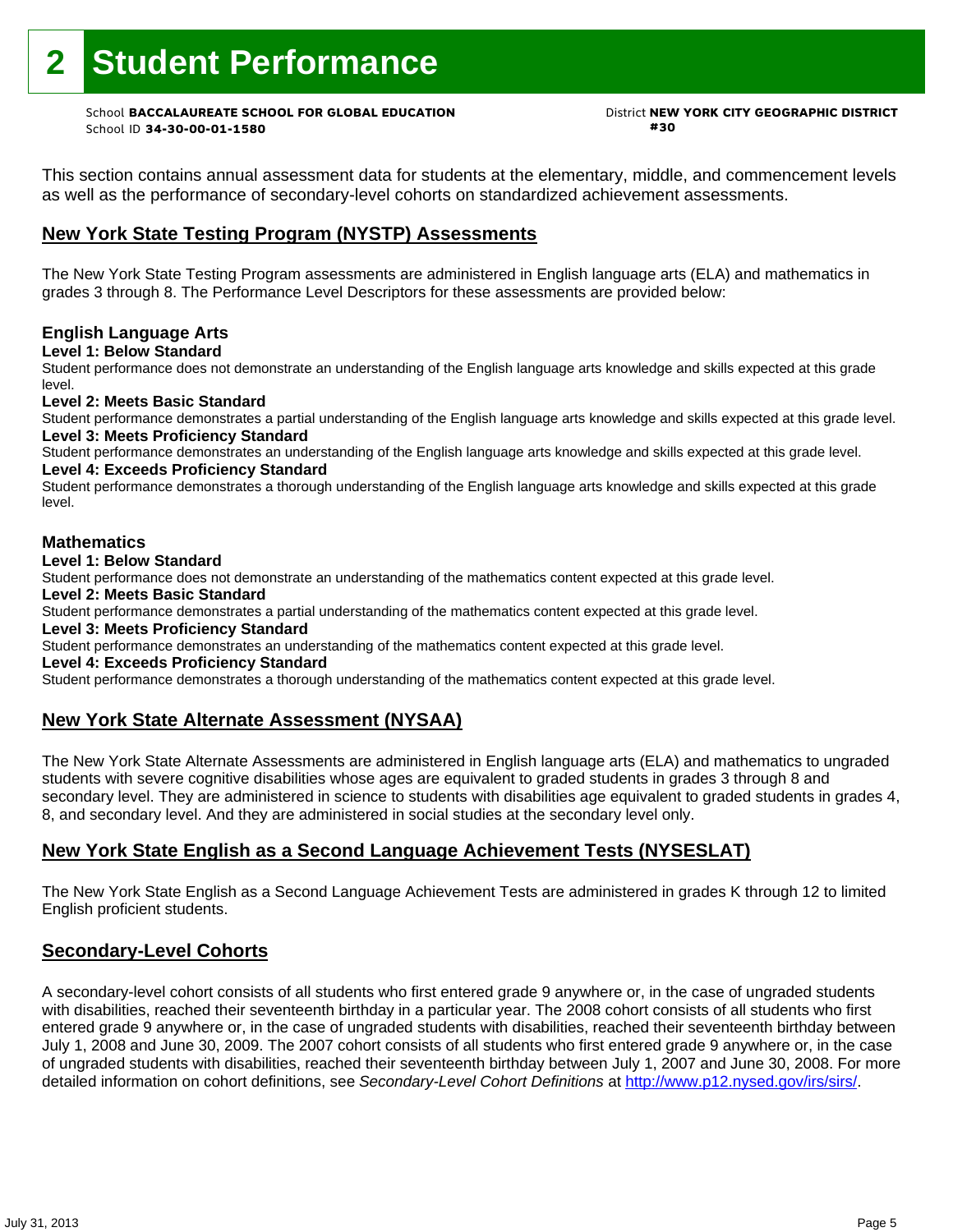# **Results in Grade 7 English Language Arts**

|                                              | <b>This School</b>                |                                 |          | <b>School District</b>          |            |          |         | <b>NY State Public</b> |          |                                 |  |
|----------------------------------------------|-----------------------------------|---------------------------------|----------|---------------------------------|------------|----------|---------|------------------------|----------|---------------------------------|--|
|                                              |                                   | Percentage scoring at level(s): |          | Percentage scoring at level(s): |            |          |         |                        |          | Percentage scoring at level(s): |  |
|                                              | $2 - 4$                           | $3 - 4$                         | 4        | $2 - 4$                         | $3 - 4$    | 4        | $2 - 4$ | $3 - 4$                | 4        |                                 |  |
| 2012 Mean Score: 686<br>2011 Mean Score: 687 | *Range: 642-790 665-790 698-790   |                                 |          |                                 |            |          |         |                        |          |                                 |  |
| $2011 - 12$<br>2010-11                       | $100\%$ $ 100\%100\%$ $100\%$ 98% |                                 | 18% 18%  | 93% 91%                         | 53%<br>45% | 3%<br>3% | 92% 91% | 52% 48%                | 4%<br>4% |                                 |  |
| Number of Tested Students:                   | 80<br>99                          | 99<br>78                        | 18<br>14 | 27472664                        | 15581318   | 96<br>80 |         |                        |          |                                 |  |
|                                              |                                   |                                 |          |                                 |            |          |         |                        |          |                                 |  |

| <b>Results by</b>                               | 2011-12 School Year |         |                                 |     | 2010-11 School Year |         |                                 |     |
|-------------------------------------------------|---------------------|---------|---------------------------------|-----|---------------------|---------|---------------------------------|-----|
| <b>Student Group</b>                            | Total               |         | Percentage scoring at level(s): |     | Total               |         | Percentage scoring at level(s): |     |
|                                                 | Tested              | $2 - 4$ | $3 - 4$                         |     | Tested              | $2 - 4$ | $3 - 4$                         | 4   |
| <b>All Students</b>                             | 99                  | 100%    | 100%                            | 18% | 80                  | 100%    | 98%                             | 18% |
| Female                                          | 61                  | 100%    | 100%                            | 20% | 43                  | 100%    | 98%                             | 21% |
| Male                                            | 38                  | 100%    | 100%                            | 16% | 37                  | 100%    | 97%                             | 14% |
| American Indian or Alaska Native                |                     |         |                                 |     |                     |         |                                 |     |
| <b>Black or African American</b>                | 1                   |         |                                 |     | 3                   |         |                                 |     |
| Hispanic or Latino                              | 20                  |         |                                 |     | 13                  |         |                                 |     |
| Asian or Native Hawaiian/Other Pacific Islander | 41                  | 100%    | 100%                            | 20% | 38                  | 100%    | 97%                             | 18% |
| White                                           | 37                  | 100%    | 100%                            | 27% | 25                  | 100%    | 100%                            | 24% |
| Multiracial                                     |                     |         |                                 |     |                     |         |                                 |     |
| <b>Small Group Totals</b>                       | 21                  | 100%    | 100%                            | 0%  | 17                  | 100%    | 94%                             | 6%  |
| <b>General-Education Students</b>               | 98                  |         |                                 |     | 80                  | 100%    | 98%                             | 18% |
| <b>Students with Disabilities</b>               |                     |         |                                 |     |                     |         |                                 |     |
| <b>English Proficient</b>                       | 99                  | 100%    | 100%                            | 18% | 80                  | 100%    | 98%                             | 18% |
| <b>Limited English Proficient</b>               |                     |         |                                 |     |                     |         |                                 |     |
| Economically Disadvantaged                      | 45                  | 100%    | 100%                            | 16% | 80                  | 100%    | 98%                             | 18% |
| Not Disadvantaged                               | 54                  | 100%    | 100%                            | 20% |                     |         |                                 |     |
| Migrant                                         |                     |         |                                 |     |                     |         |                                 |     |
| Not Migrant                                     | 99                  | 100%    | 100%                            | 18% | 80                  | 100%    | 98%                             | 18% |

#### **NOTES**

The – symbol indicates that data for a group of students have been suppressed. If a group has fewer than five students,

data for that group and the next smallest group(s) are suppressed to protect the privacy of individual students.

**Other Assessments**  2011-12 School Year Number scoring at level(s): Total Number scoring at level(s): 2–4 3–4 4 2–4 3–4 4 \* These ranges are for 2011–12 data only. Ranges for 2010–11 data are available in the 2010–11 Accountability and Overview Reports. **2011–12 School Year 2010–11 School Year** Total Tested Total Tested New York State Alternate Assessment (NYSAA): Grade 7 Equivalent <sup>0</sup> <sup>0</sup> New York State English as a Second Language Achievement Test (NYSESLAT)†: Grade 7 <sup>0</sup> N/A N/A N/A <sup>0</sup> N/A N/A N/A Total Total Recently Arrived LEP Students NOT Tested on the ELA NYSTP: Grade 7 0 N/A N/A N/A 0 N/A N/A N/A

July 31, 2013 Page 6 † These counts represent recently arrived LEP students who used the NYSESLAT to fulfill the English language arts participation requirement.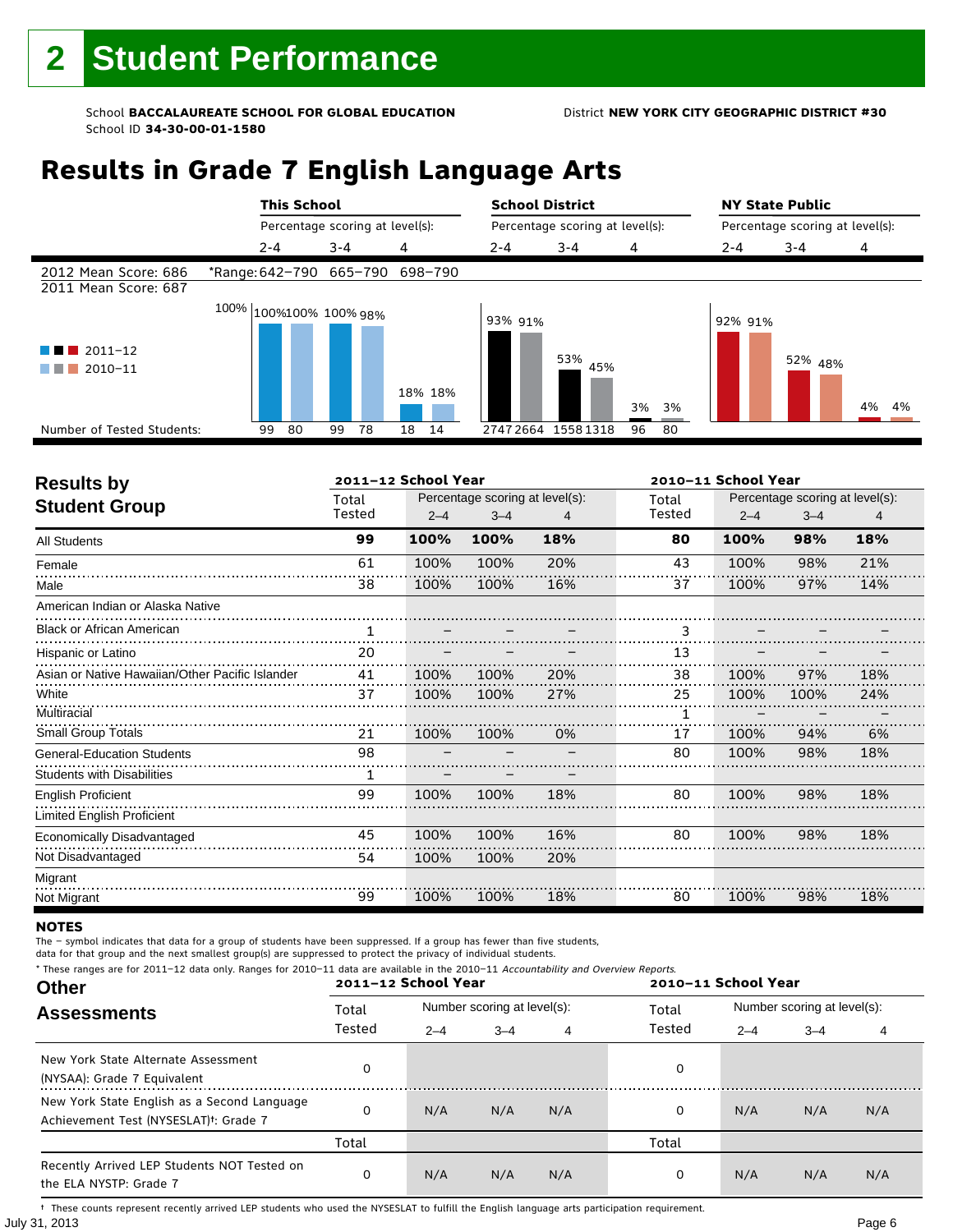# **Results in Grade 7 Mathematics**

|                                              | <b>This School</b>                |          |          | <b>School District</b> |                                 |          | <b>NY State Public</b> |                                 |         |
|----------------------------------------------|-----------------------------------|----------|----------|------------------------|---------------------------------|----------|------------------------|---------------------------------|---------|
|                                              | Percentage scoring at level(s):   |          |          |                        | Percentage scoring at level(s): |          |                        | Percentage scoring at level(s): |         |
|                                              | $2 - 4$                           | $3 - 4$  | 4        | $2 - 4$                | $3 - 4$                         | 4        | $2 - 4$                | $3 - 4$                         | 4       |
| 2012 Mean Score: 722<br>2011 Mean Score: 719 | *Range: 639-800 670-800 694-800   |          |          |                        |                                 |          |                        |                                 |         |
| $2011 - 12$<br>2010-11<br>a sa               | $100\%$ 100%100% 100%100% 98% 93% |          |          | 94% 94%                | 70% <sub>67%</sub>              | 35% 32%  | 91% 92%                | 65% 65%                         | 31% 30% |
| Number of Tested Students:                   | 80<br>99                          | 99<br>80 | 74<br>97 | 28492873               | 2114 2050                       | 1069 974 |                        |                                 |         |
|                                              |                                   |          |          |                        |                                 |          |                        |                                 |         |

| <b>Results by</b>                               |        | 2011-12 School Year |                                 |      |        | 2010-11 School Year |                                 |      |  |
|-------------------------------------------------|--------|---------------------|---------------------------------|------|--------|---------------------|---------------------------------|------|--|
| <b>Student Group</b>                            | Total  |                     | Percentage scoring at level(s): |      | Total  |                     | Percentage scoring at level(s): |      |  |
|                                                 | Tested | $2 - 4$             | $3 - 4$                         |      | Tested | $2 - 4$             | $3 - 4$                         | 4    |  |
| <b>All Students</b>                             | 99     | 100%                | 100%                            | 98%  | 80     | 100%                | 100%                            | 93%  |  |
| Female                                          | 61     | 100%                | 100%                            | 97%  | 43     | 100%                | 100%                            | 93%  |  |
| Male                                            | 38     | 100%                | 100%                            | 100% | 37     | 100%                | 100%                            | 92%  |  |
| American Indian or Alaska Native                |        |                     |                                 |      |        |                     |                                 |      |  |
| <b>Black or African American</b>                | 1      |                     |                                 |      | 3      |                     |                                 |      |  |
| Hispanic or Latino                              | 20     |                     |                                 |      | 13     |                     |                                 |      |  |
| Asian or Native Hawaiian/Other Pacific Islander | 41     | 100%                | 100%                            | 100% | 38     | 100%                | 100%                            | 100% |  |
| White                                           | 37     | 100%                | 100%                            | 95%  | 25     | 100%                | 100%                            | 92%  |  |
| Multiracial                                     |        |                     |                                 |      |        |                     |                                 |      |  |
| Small Group Totals                              | 21     | 100%                | 100%                            | 100% | 17     | 100%                | 100%                            | 76%  |  |
| <b>General-Education Students</b>               | 98     |                     |                                 |      | 80     | 100%                | 100%                            | 93%  |  |
| <b>Students with Disabilities</b>               |        |                     |                                 |      |        |                     |                                 |      |  |
| <b>English Proficient</b>                       | 99     | 100%                | 100%                            | 98%  | 80     | 100%                | 100%                            | 93%  |  |
| Limited English Proficient                      |        |                     |                                 |      |        |                     |                                 |      |  |
| Economically Disadvantaged                      | 45     | 100%                | 100%                            | 100% | 80     | 100%                | 100%                            | 93%  |  |
| Not Disadvantaged                               | 54     | 100%                | 100%                            | 96%  |        |                     |                                 |      |  |
| Migrant                                         |        |                     |                                 |      |        |                     |                                 |      |  |
| Not Migrant                                     | 99     | 100%                | 100%                            | 98%  | 80     | 100%                | 100%                            | 93%  |  |

#### **NOTES**

The – symbol indicates that data for a group of students have been suppressed. If a group has fewer than five students,

| * These ranges are for 2011-12 data only. Ranges for 2010-11 data are available in the 2010-11 Accountability and Overview Reports. |  |
|-------------------------------------------------------------------------------------------------------------------------------------|--|
|-------------------------------------------------------------------------------------------------------------------------------------|--|

| <b>Other</b>                                                       |        | 2011-12 School Year |                             | 2010-11 School Year |                                                   |  |  |  |
|--------------------------------------------------------------------|--------|---------------------|-----------------------------|---------------------|---------------------------------------------------|--|--|--|
| <b>Assessments</b>                                                 | Total  |                     | Number scoring at level(s): | Total               | Number scoring at level(s):<br>$2 - 4$<br>$3 - 4$ |  |  |  |
|                                                                    | Tested | $2 - 4$             | $-4$                        | Tested              |                                                   |  |  |  |
| New York State Alternate Assessment<br>(NYSAA): Grade 7 Equivalent |        |                     |                             | 0                   |                                                   |  |  |  |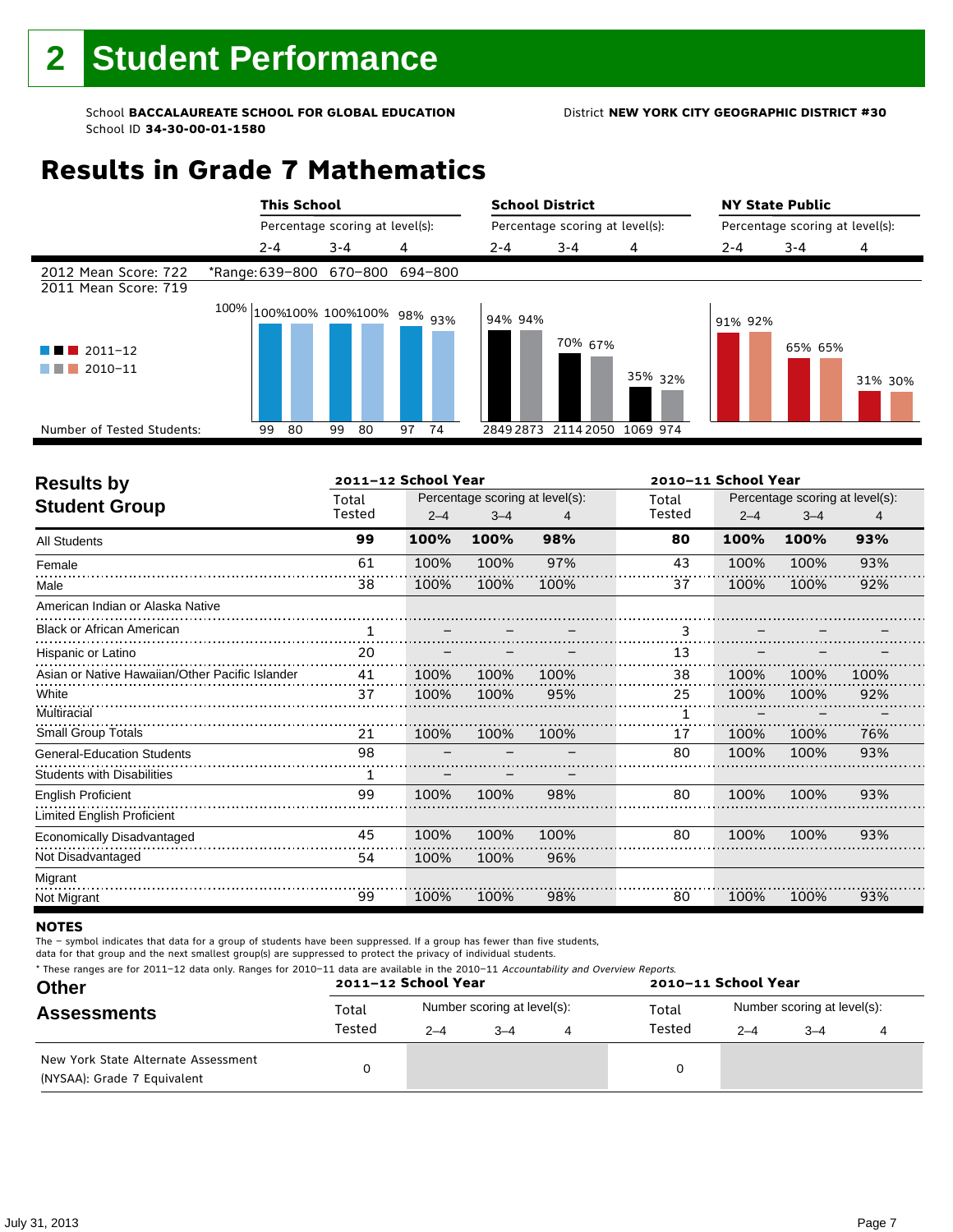# **Results in Grade 8 English Language Arts**

|                                              | <b>This School</b>              |                                 |        | <b>School District</b> |                                 |          | <b>NY State Public</b>          |         |            |  |
|----------------------------------------------|---------------------------------|---------------------------------|--------|------------------------|---------------------------------|----------|---------------------------------|---------|------------|--|
|                                              |                                 | Percentage scoring at level(s): |        |                        | Percentage scoring at level(s): |          | Percentage scoring at level(s): |         |            |  |
|                                              | $2 - 4$                         | $3 - 4$                         | 4      | $2 - 4$                | $3 - 4$                         | 4        | $2 - 4$                         | $3 - 4$ | 4          |  |
| 2012 Mean Score: 683<br>2011 Mean Score: 683 | *Range: 628-790 658-790 699-790 |                                 |        |                        |                                 |          |                                 |         |            |  |
| $\blacksquare$ 2011-12<br>2010-11            | $100\%$ 100%100% 98% 99%        |                                 | 9% 13% | 93% 92%                | 47% 43%                         | 1% 1%    | 93% 92%                         | 50% 47% | 2%<br>- 2% |  |
| Number of Tested Students:                   | 72<br>80                        | 78<br>- 71                      | 9      | 27372719               | 13741262                        | 40<br>41 |                                 |         |            |  |
|                                              |                                 |                                 |        |                        |                                 |          |                                 |         |            |  |

| <b>Results by</b>                               |                 | 2011-12 School Year |                                            |     |        | 2010-11 School Year<br>Percentage scoring at level(s):<br>Total |         |     |  |  |
|-------------------------------------------------|-----------------|---------------------|--------------------------------------------|-----|--------|-----------------------------------------------------------------|---------|-----|--|--|
| <b>Student Group</b>                            | Total<br>Tested | $2 - 4$             | Percentage scoring at level(s):<br>$3 - 4$ |     | Tested | $2 - 4$                                                         | $3 - 4$ | 4   |  |  |
| <b>All Students</b>                             | 80              | 100%                | 98%                                        | 9%  | 72     | 100%                                                            | 99%     | 13% |  |  |
| Female                                          | 44              | 100%                | 98%                                        | 11% | 36     | 100%                                                            | 100%    | 19% |  |  |
| Male                                            | 36              | 100%                | 97%                                        | 6%  | 36     | 100%                                                            | 97%     | 6%  |  |  |
| American Indian or Alaska Native                |                 |                     |                                            |     |        |                                                                 |         |     |  |  |
| <b>Black or African American</b>                | 4               |                     |                                            |     | 5      | 100%                                                            | 80%     | 0%  |  |  |
| Hispanic or Latino                              | 13              | 100%                | 85%                                        | 0%  | 14     | 100%                                                            | 100%    | 0%  |  |  |
| Asian or Native Hawaiian/Other Pacific Islander | 38              | 100%                | 100%                                       | 11% | 19     | 100%                                                            | 100%    | 5%  |  |  |
| White                                           | 24              | 100%                | 100%                                       | 8%  | 34     | 100%                                                            | 100%    | 24% |  |  |
| Multiracial                                     |                 |                     |                                            |     |        |                                                                 |         |     |  |  |
| Small Group Totals                              | 5               | 100%                | 100%                                       | 20% |        |                                                                 |         |     |  |  |
| <b>General-Education Students</b>               | 80              | 100%                | 98%                                        | 9%  | 72     | 100%                                                            | 99%     | 13% |  |  |
| <b>Students with Disabilities</b>               |                 |                     |                                            |     |        |                                                                 |         |     |  |  |
| <b>English Proficient</b>                       | 80              | 100%                | 98%                                        | 9%  | 72     | 100%                                                            | 99%     | 13% |  |  |
| Limited English Proficient                      |                 |                     |                                            |     |        |                                                                 |         |     |  |  |
| Economically Disadvantaged                      | 35              | 100%                | 97%                                        | 9%  | 72     | 100%                                                            | 99%     | 13% |  |  |
| Not Disadvantaged                               | 45              | 100%                | 98%                                        | 9%  |        |                                                                 |         |     |  |  |
| Migrant                                         |                 |                     |                                            |     |        |                                                                 |         |     |  |  |
| Not Migrant                                     | 80              | 100%                | 98%                                        | 9%  | 72     | 100%                                                            | 99%     | 13% |  |  |

#### **NOTES**

The – symbol indicates that data for a group of students have been suppressed. If a group has fewer than five students,

data for that group and the next smallest group(s) are suppressed to protect the privacy of individual students. \* These ranges are for 2011–12 data only. Ranges for 2010–11 data are available in the 2010–11 Accountability and Overview Reports.

| These ranges are for zolling and only. Nanges for zolong it data are available in the zolong factourhability and Overview Reports.<br><b>Other</b> |        | 2011-12 School Year |                             |     |        | 2010-11 School Year |                             |     |  |  |
|----------------------------------------------------------------------------------------------------------------------------------------------------|--------|---------------------|-----------------------------|-----|--------|---------------------|-----------------------------|-----|--|--|
| <b>Assessments</b>                                                                                                                                 | Total  |                     | Number scoring at level(s): |     | Total  |                     | Number scoring at level(s): |     |  |  |
|                                                                                                                                                    | Tested | $2 - 4$             | $3 - 4$                     | 4   | Tested | $2 - 4$             | $3 - 4$                     |     |  |  |
| New York State Alternate Assessment<br>(NYSAA): Grade 8 Equivalent                                                                                 |        |                     |                             |     | 0      |                     |                             |     |  |  |
| New York State English as a Second Language<br>Achievement Test (NYSESLAT) <sup>†</sup> : Grade 8                                                  |        | N/A                 | N/A                         | N/A | 0      | N/A                 | N/A                         | N/A |  |  |
|                                                                                                                                                    | Total  |                     |                             |     | Total  |                     |                             |     |  |  |
| Recently Arrived LEP Students NOT Tested on<br>the ELA NYSTP: Grade 8                                                                              |        | N/A                 | N/A                         | N/A | 0      | N/A                 | N/A                         | N/A |  |  |

July 31, 2013 Page 8 † These counts represent recently arrived LEP students who used the NYSESLAT to fulfill the English language arts participation requirement.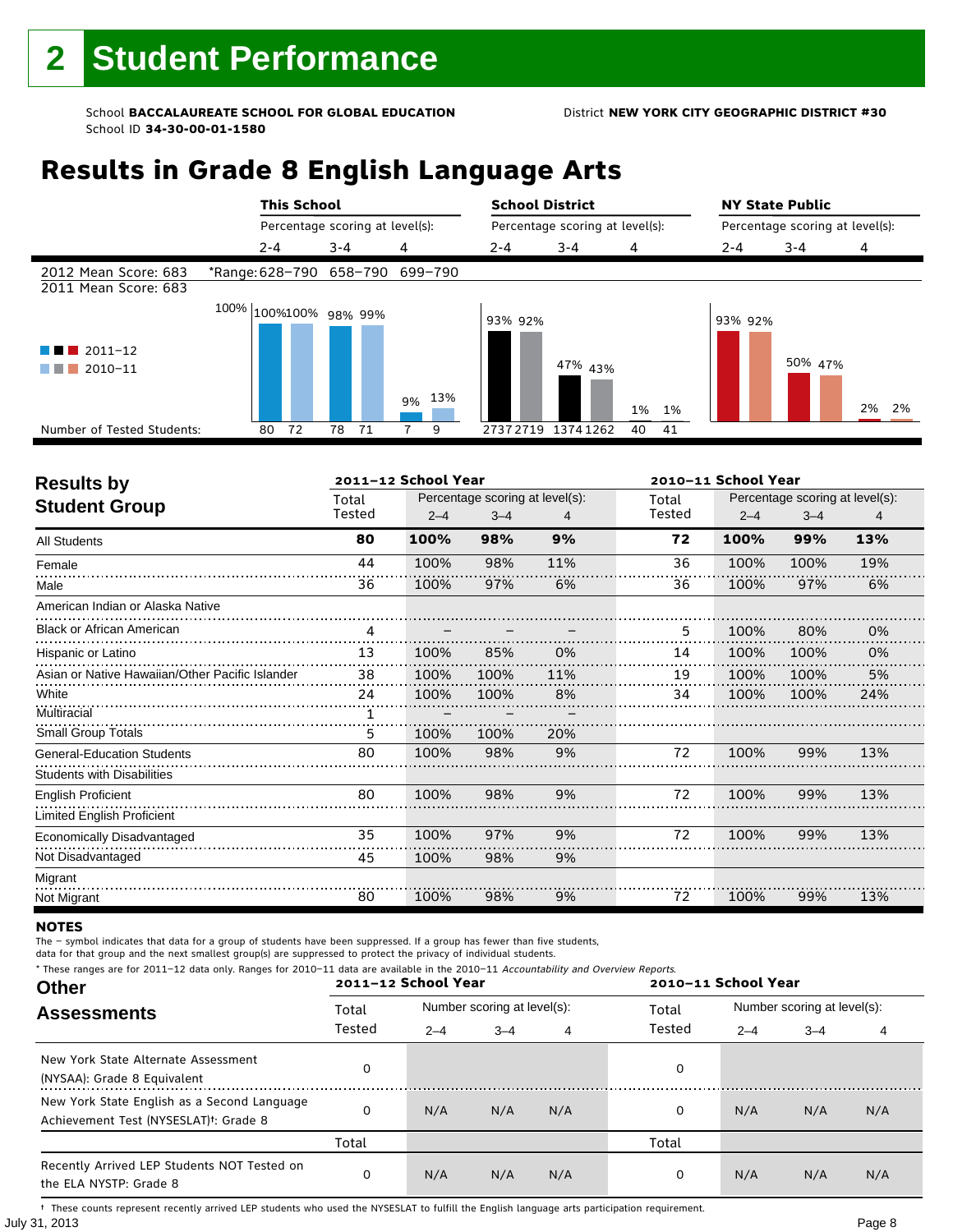# **Results in Grade 8 Mathematics**

|                                                                                                                                         | <b>This School</b>              |                                 |            | <b>School District</b><br>Percentage scoring at level(s): |                    |         |                                 | <b>NY State Public</b> |         |
|-----------------------------------------------------------------------------------------------------------------------------------------|---------------------------------|---------------------------------|------------|-----------------------------------------------------------|--------------------|---------|---------------------------------|------------------------|---------|
|                                                                                                                                         |                                 | Percentage scoring at level(s): |            |                                                           |                    |         | Percentage scoring at level(s): |                        |         |
|                                                                                                                                         | $2 - 4$                         | $3 - 4$                         | 4          | $2 - 4$                                                   | $3 - 4$            | 4       | 2-4                             | $3 - 4$                | 4       |
| 2012 Mean Score: 712<br>2011 Mean Score: 707                                                                                            | *Range: 639-775 674-775 704-775 |                                 |            |                                                           |                    |         |                                 |                        |         |
| $2011 - 12$<br>a kacamatan ing Kabupatèn Kabupatèn Ing Kabupatèn Kabupatèn Kabupatèn Kabupatèn Kabupatèn Kabupatèn Kabupatèn<br>2010-11 | 100% 100%100% 100%100%          |                                 | 70%<br>52% | 96% 95%                                                   | 69% <sub>64%</sub> | 23% 22% | 93% 91%                         | 61% 60%                | 20% 18% |
| Number of Tested Students:                                                                                                              | 71<br>80                        | 80<br>71                        | 56<br>-37  | 28772887                                                  | 2079 1947          | 701 684 |                                 |                        |         |
|                                                                                                                                         |                                 |                                 |            |                                                           |                    |         |                                 |                        |         |

| <b>Results by</b>                               |        | 2011-12 School Year |                                 |     |        | 2010-11 School Year |                                 |     |  |  |
|-------------------------------------------------|--------|---------------------|---------------------------------|-----|--------|---------------------|---------------------------------|-----|--|--|
| <b>Student Group</b>                            | Total  |                     | Percentage scoring at level(s): |     | Total  |                     | Percentage scoring at level(s): |     |  |  |
|                                                 | Tested | $2 - 4$             | $3 - 4$                         | 4   | Tested | $2 - 4$             | $3 - 4$                         | 4   |  |  |
| <b>All Students</b>                             | 80     | 100%                | 100%                            | 70% | 71     | 100%                | 100%                            | 52% |  |  |
| Female                                          | 44     | 100%                | 100%                            | 70% | 36     | 100%                | 100%                            | 47% |  |  |
| Male                                            | 36     | 100%                | 100%                            | 69% | 35     | 100%                | 100%                            | 57% |  |  |
| American Indian or Alaska Native                |        |                     |                                 |     |        |                     |                                 |     |  |  |
| <b>Black or African American</b>                | 4      |                     |                                 |     | 4      |                     |                                 |     |  |  |
| Hispanic or Latino                              | 13     | 100%                | 100%                            | 31% | 14     |                     |                                 |     |  |  |
| Asian or Native Hawaiian/Other Pacific Islander | 38     | 100%                | 100%                            | 79% | 19     | 100%                | 100%                            | 84% |  |  |
| White                                           | 24     | 100%                | 100%                            | 83% | 34     | 100%                | 100%                            | 44% |  |  |
| Multiracial                                     |        |                     |                                 |     |        |                     |                                 |     |  |  |
| Small Group Totals                              | 5      | 100%                | 100%                            | 40% | 18     | 100%                | 100%                            | 33% |  |  |
| <b>General-Education Students</b>               | 80     | 100%                | 100%                            | 70% | 71     | 100%                | 100%                            | 52% |  |  |
| <b>Students with Disabilities</b>               |        |                     |                                 |     |        |                     |                                 |     |  |  |
| <b>English Proficient</b>                       | 80     | 100%                | 100%                            | 70% | 71     | 100%                | 100%                            | 52% |  |  |
| <b>Limited English Proficient</b>               |        |                     |                                 |     |        |                     |                                 |     |  |  |
| Economically Disadvantaged                      | 35     | 100%                | 100%                            | 71% | 71     | 100%                | 100%                            | 52% |  |  |
| Not Disadvantaged                               | 45     | 100%                | 100%                            | 69% |        |                     |                                 |     |  |  |
| Migrant                                         |        |                     |                                 |     |        |                     |                                 |     |  |  |
| Not Migrant                                     | 80     | 100%                | 100%                            | 70% | 71     | 100%                | 100%                            | 52% |  |  |

#### **NOTES**

The – symbol indicates that data for a group of students have been suppressed. If a group has fewer than five students,

| -- | <b>DOAA AD Cabool Voor</b>                                                                                                          | $\begin{array}{c} \n\text{and} \\ \text{and} \\ \end{array}$ |
|----|-------------------------------------------------------------------------------------------------------------------------------------|--------------------------------------------------------------|
|    | * These ranges are for 2011-12 data only. Ranges for 2010-11 data are available in the 2010-11 Accountability and Overview Reports. |                                                              |

| <b>Other</b>                                                       |        | 2011-12 School Year |                             |   | 2010-11 School Year |                             |         |  |  |
|--------------------------------------------------------------------|--------|---------------------|-----------------------------|---|---------------------|-----------------------------|---------|--|--|
| <b>Assessments</b>                                                 | Total  |                     | Number scoring at level(s): |   | Total               | Number scoring at level(s): |         |  |  |
|                                                                    | Tested | $2 - 4$             | $3 - 4$                     | 4 | Tested              | $2 - 4$                     | $3 - 4$ |  |  |
| New York State Alternate Assessment<br>(NYSAA): Grade 8 Equivalent |        |                     |                             |   | 0                   |                             |         |  |  |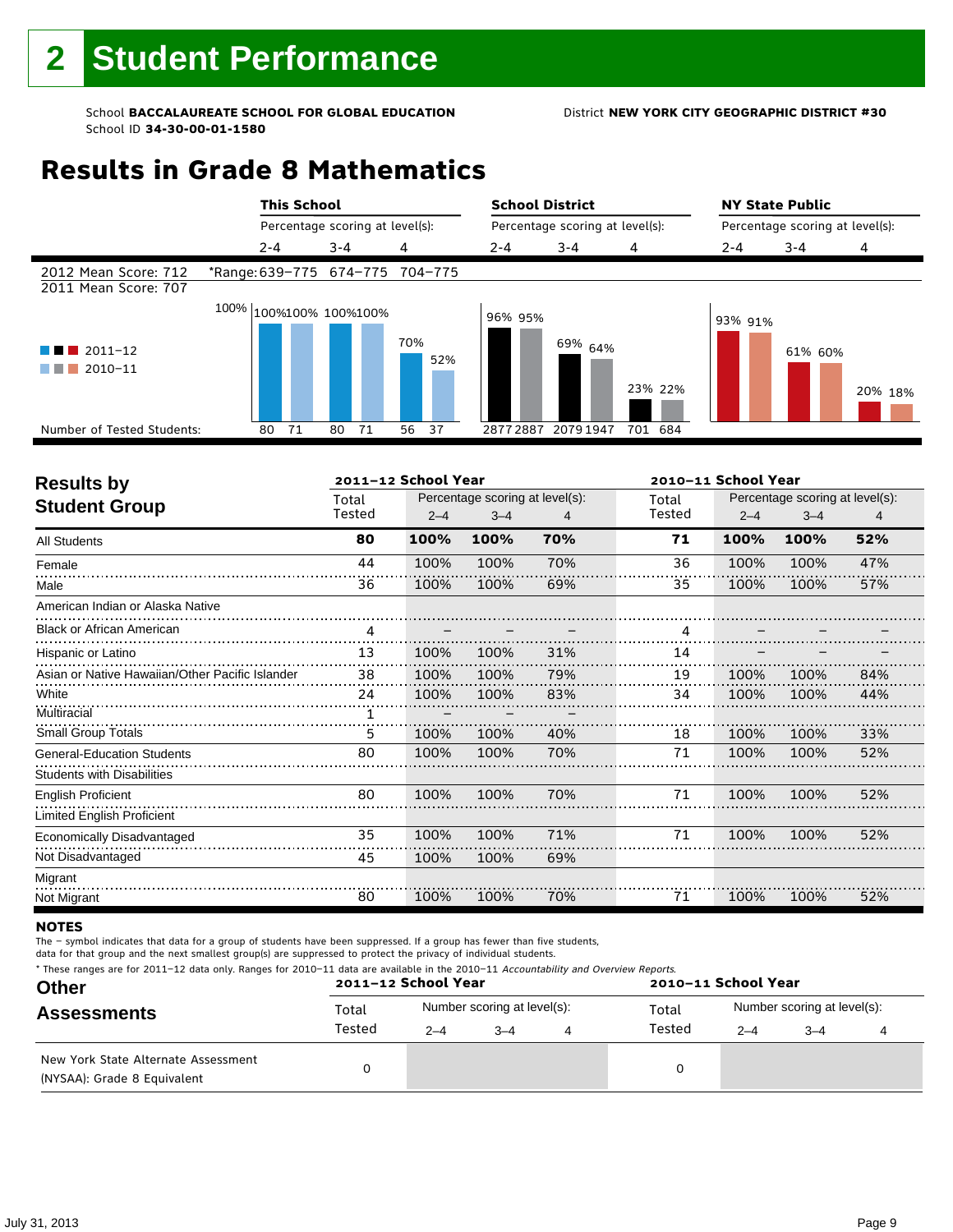# **Total Cohort Results in Secondary-Level English Language Arts after Four Years of Instruction**



|                                                 | 2008 Cohort |         |                                 |     | 2007 Cohort |         |                                                                                              |     |  |  |  |  |  |
|-------------------------------------------------|-------------|---------|---------------------------------|-----|-------------|---------|----------------------------------------------------------------------------------------------|-----|--|--|--|--|--|
| <b>Results by</b>                               | Number      |         | Percentage scoring at level(s): |     | Number      |         | Percentage scoring at level(s):<br>$3 - 4$<br>4<br>58%<br>100%<br>100%<br>52%<br>100%<br>68% |     |  |  |  |  |  |
| <b>Student Group</b>                            | of Students | $2 - 4$ | $3 - 4$                         | 4   | of Students | $2 - 4$ |                                                                                              |     |  |  |  |  |  |
| <b>All Students</b>                             | 59          | 100%    | 100%                            | 59% | 64          | 100%    |                                                                                              |     |  |  |  |  |  |
| Female                                          | 36          | 100%    | 100%                            | 67% | 42          | 100%    |                                                                                              |     |  |  |  |  |  |
| Male                                            | 23          | 100%    | 100%                            | 48% | 22          | 100%    |                                                                                              |     |  |  |  |  |  |
| American Indian or Alaska Native                |             |         |                                 |     |             |         |                                                                                              |     |  |  |  |  |  |
| <b>Black or African American</b>                | 2           |         |                                 |     | 5           | 100%    | 100%                                                                                         | 40% |  |  |  |  |  |
| Hispanic or Latino                              | 20          | 100%    | 100%                            | 45% | 21          | 100%    | 100%                                                                                         | 48% |  |  |  |  |  |
| Asian or Native Hawaiian/Other Pacific Islander | 15          |         |                                 |     | 12          | 100%    | 100%                                                                                         | 58% |  |  |  |  |  |
| White                                           | 22          | 100%    | 100%                            | 77% | 26          | 100%    | 100%                                                                                         | 69% |  |  |  |  |  |
| Multiracial                                     |             |         |                                 |     |             |         |                                                                                              |     |  |  |  |  |  |
| <b>Small Group Totals</b>                       | 17          | 100%    | 100%                            | 53% |             |         |                                                                                              |     |  |  |  |  |  |
| <b>General-Education Students</b>               | 59          | 100%    | 100%                            | 59% | 64          | 100%    | 100%                                                                                         | 58% |  |  |  |  |  |
| <b>Students with Disabilities</b>               |             |         |                                 |     |             |         |                                                                                              |     |  |  |  |  |  |
| <b>English Proficient</b>                       | 59          | 100%    | 100%                            | 59% | 64          | 100%    | 100%                                                                                         | 58% |  |  |  |  |  |
| Limited English Proficient                      |             |         |                                 |     |             |         |                                                                                              |     |  |  |  |  |  |
| Economically Disadvantaged                      | 34          | 100%    | 100%                            | 56% | 64          | 100%    | 100%                                                                                         | 58% |  |  |  |  |  |
| Not Disadvantaged                               | 25          | 100%    | 100%                            | 64% |             |         |                                                                                              |     |  |  |  |  |  |
| Migrant                                         |             |         |                                 |     |             |         |                                                                                              |     |  |  |  |  |  |
| Not Migrant                                     | 59          | 100%    | 100%                            | 59% | 64          | 100%    | 100%                                                                                         | 58% |  |  |  |  |  |

#### **NOTES**

The – symbol indicates that data for a group of students have been suppressed. If a group has fewer than five students,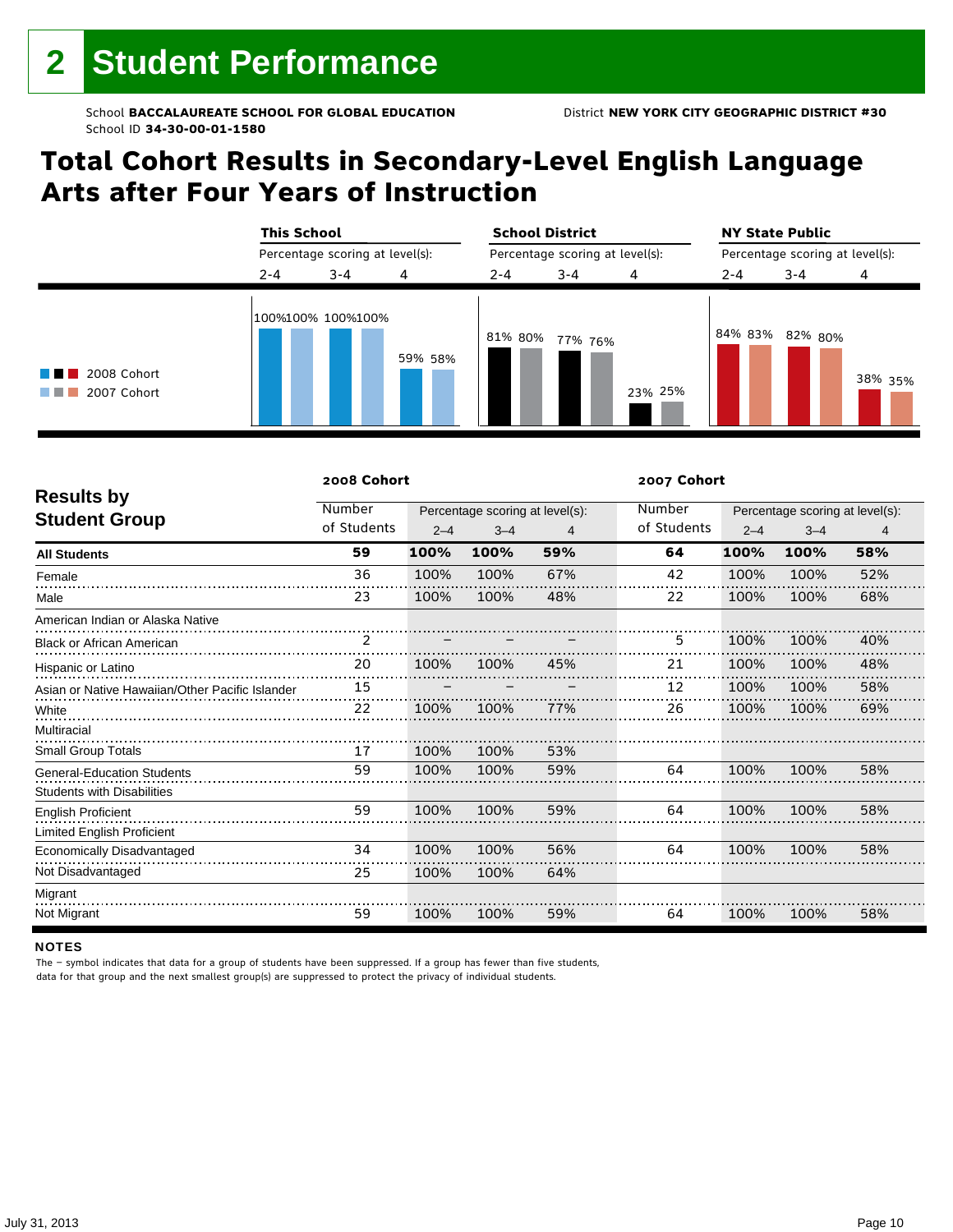# **Total Cohort Results in Secondary-Level Mathematics after Four Years of Instruction**



|                                                 | 2008 Cohort |         |                                 |     | 2007 Cohort |         |                                 |     |  |  |  |  |
|-------------------------------------------------|-------------|---------|---------------------------------|-----|-------------|---------|---------------------------------|-----|--|--|--|--|
| <b>Results by</b>                               | Number      |         | Percentage scoring at level(s): |     | Number      |         | Percentage scoring at level(s): |     |  |  |  |  |
| <b>Student Group</b>                            | of Students | $2 - 4$ | $3 - 4$                         | 4   | of Students | $2 - 4$ | $3 - 4$                         | 4   |  |  |  |  |
| <b>All Students</b>                             | 59          | 100%    | 100%                            | 47% | 64          | 100%    | 100%                            | 72% |  |  |  |  |
| Female                                          | 36          | 100%    | 100%                            | 53% | 42          | 100%    | 100%                            | 67% |  |  |  |  |
| Male                                            | 23          | 100%    | 100%                            | 39% | 22          | 100%    | 100%                            | 82% |  |  |  |  |
| American Indian or Alaska Native                |             |         |                                 |     |             |         |                                 |     |  |  |  |  |
| <b>Black or African American</b>                | 2           |         |                                 |     | 5           | 100%    | 100%                            | 60% |  |  |  |  |
| Hispanic or Latino                              | 20          | 100%    | 100%                            | 30% | 21          | 100%    | 100%                            | 43% |  |  |  |  |
| Asian or Native Hawaiian/Other Pacific Islander | 15          |         |                                 |     | 12          | 100%    | 100%                            | 92% |  |  |  |  |
| White                                           | 22          | 100%    | 100%                            | 59% | 26          | 100%    | 100%                            | 88% |  |  |  |  |
| Multiracial                                     |             |         |                                 |     |             |         |                                 |     |  |  |  |  |
| <b>Small Group Totals</b>                       | 17          | 100%    | 100%                            | 53% |             |         |                                 |     |  |  |  |  |
| <b>General-Education Students</b>               | 59          | 100%    | 100%                            | 47% | 64          | 100%    | 100%                            | 72% |  |  |  |  |
| <b>Students with Disabilities</b>               |             |         |                                 |     |             |         |                                 |     |  |  |  |  |
| <b>English Proficient</b>                       | 59          | 100%    | 100%                            | 47% | 64          | 100%    | 100%                            | 72% |  |  |  |  |
| Limited English Proficient                      |             |         |                                 |     |             |         |                                 |     |  |  |  |  |
| Economically Disadvantaged                      | 34          | 100%    | 100%                            | 44% | 64          | 100%    | 100%                            | 72% |  |  |  |  |
| Not Disadvantaged                               | 25          | 100%    | 100%                            | 52% |             |         |                                 |     |  |  |  |  |
| Migrant                                         |             |         |                                 |     |             |         |                                 |     |  |  |  |  |
| Not Migrant                                     | 59          | 100%    | 100%                            | 47% | 64          | 100%    | 100%                            | 72% |  |  |  |  |

#### **NOTES**

The – symbol indicates that data for a group of students have been suppressed. If a group has fewer than five students,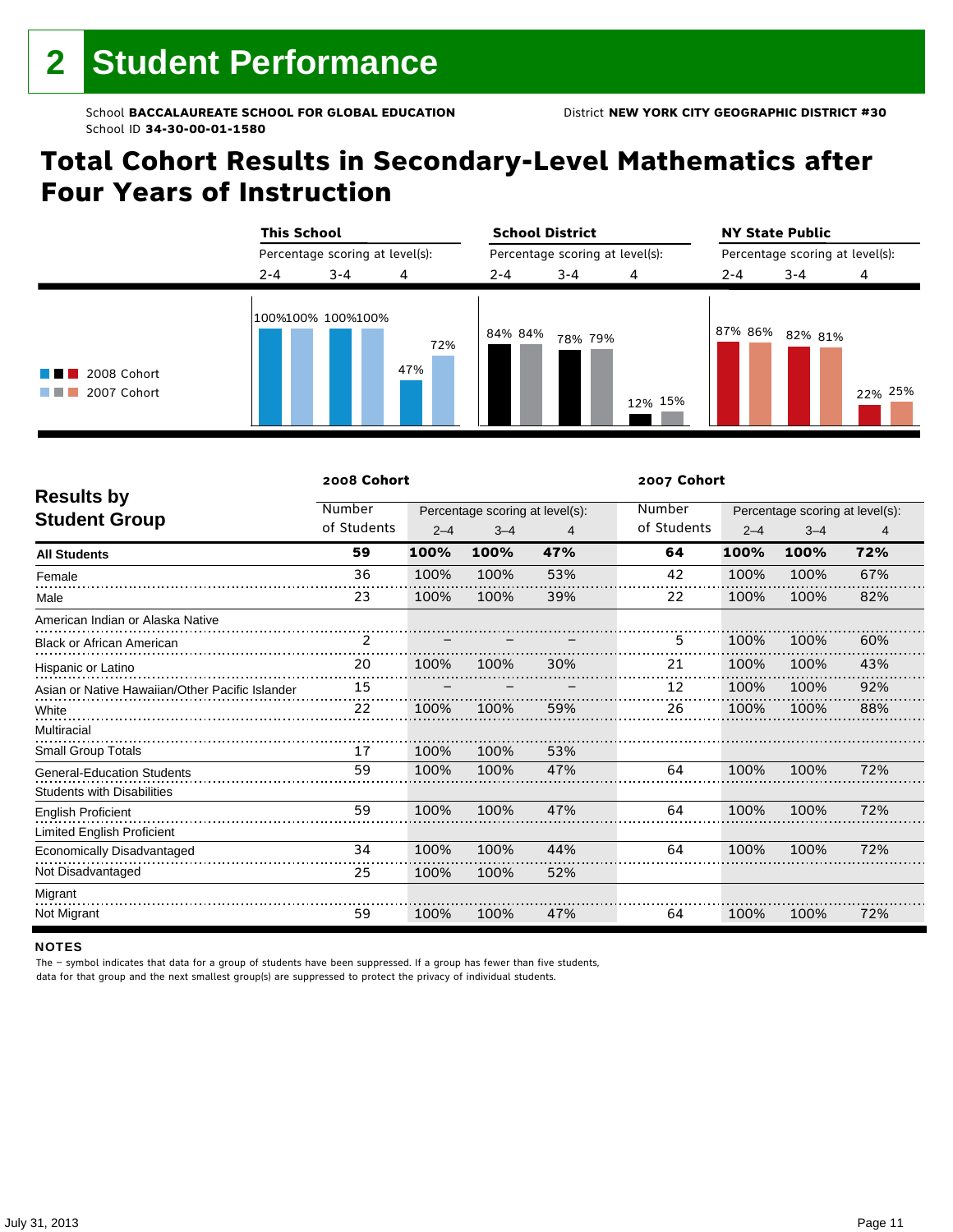School **BACCALAUREATE SCHOOL FOR GLOBAL EDUCATION** District **NEW YORK CITY GEOGRAPHIC DISTRICT**<br>School ID 34-30-00-01-1580 School ID **34-30-00-01-1580 #30**

### **2008 Total Cohort Results in Secondary-Level Global History and Geography, U.S. History and Government, and Science after Four Years of Instruction**

|                                        | <b>All Students</b>                                        |       |       |        |                    | <b>General-Education Students</b> |                        |        | <b>Students with Disabilities</b> |                                    |       |        |
|----------------------------------------|------------------------------------------------------------|-------|-------|--------|--------------------|-----------------------------------|------------------------|--------|-----------------------------------|------------------------------------|-------|--------|
|                                        | Cohort<br>Enrollment<br>Percentage of students<br>scoring: |       |       |        | Enrollme<br>Cohort | scoring:                          | Percentage of students |        | Cohort<br>Enrollm                 | Percentage of students<br>scoring: |       |        |
|                                        |                                                            | 55-64 | 65-84 | 85-100 |                    | 55-64                             | 65-84                  | 85-100 |                                   | 55-64                              | 65-84 | 85-100 |
| <b>Global History and</b><br>Geography | 59                                                         | 2%    | 42%   | 54%    | 59                 | 2%                                | 42%                    | 54%    | 0                                 |                                    |       |        |
| U.S. History and<br>Government         | 59                                                         | 2%    | 53%   | 44%    | 59                 | 2%                                | 53%                    | 44%    | 0                                 |                                    |       |        |
| <b>Science</b>                         | 59                                                         | 0%    | 73%   | 27%    | 59                 | 0%                                | 73%                    | 27%    | 0                                 |                                    |       |        |

### **New York State Alternate Assessments (NYSAA) 2011-12**

|                        | <b>All Students</b> |                                         |   |   |   |  |  |  |  |
|------------------------|---------------------|-----------------------------------------|---|---|---|--|--|--|--|
|                        | Total<br>Tested     | Number of students<br>scoring at Level: |   |   |   |  |  |  |  |
| <b>Secondary Level</b> |                     | 1                                       | 2 | 3 | 4 |  |  |  |  |
| English Language Arts  |                     |                                         |   |   |   |  |  |  |  |
| <b>Mathematics</b>     | Ω                   |                                         |   |   |   |  |  |  |  |
| <b>Social Studies</b>  | Ω                   |                                         |   |   |   |  |  |  |  |
| Science                | Ω                   |                                         |   |   |   |  |  |  |  |

#### **NOTES**

 The — symbol indicates that data for a group of students have been suppressed. If a group has fewer than five students, data for that group and the next smallest group(s) are suppressed to protect the privacy of individual students.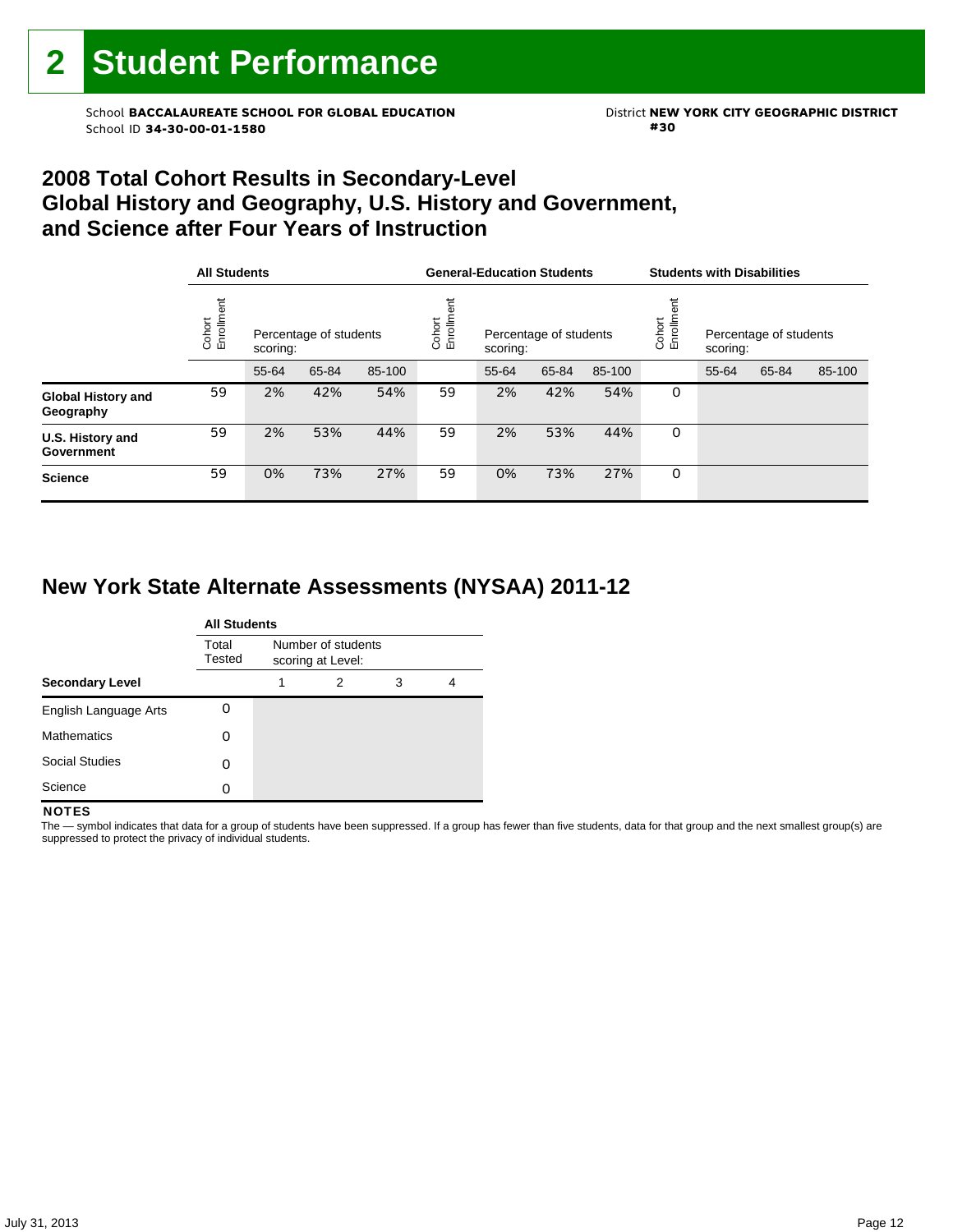School **BACCALAUREATE SCHOOL FOR GLOBAL EDUCATION** District **NEW YORK CITY GEOGRAPHIC DISTRICT**<br>School ID 34-30-00-01-1580 School ID 34-30-00-01-1580

### **Regents Exams**

|                                 |             | <b>All Students</b> |      |                                                |     | <b>General-Education Students</b> |                                                |      |     | <b>Students with Disabilities</b> |                                                |    |    |
|---------------------------------|-------------|---------------------|------|------------------------------------------------|-----|-----------------------------------|------------------------------------------------|------|-----|-----------------------------------|------------------------------------------------|----|----|
|                                 |             | Total<br>Tested     |      | Percentage of students<br>scoring at or above: |     | Total<br>Tested                   | Percentage of students<br>scoring at or above: |      |     | Total<br>Tested                   | Percentage of students<br>scoring at or above: |    |    |
|                                 |             |                     | 55   | 65                                             | 85  |                                   | 55                                             | 65   | 85  |                                   | 55                                             | 65 | 85 |
| <b>Comprehensive English</b>    | $2011 - 12$ | 67                  | 100% | 100%                                           | 66% | 67                                | 100%                                           | 100% | 66% | $\overline{0}$                    |                                                |    |    |
|                                 | $2010 - 11$ | 74                  | 97%  | 97%                                            | 57% | 74                                | 97%                                            | 97%  | 57% | $\circ$                           |                                                |    |    |
|                                 | $2009 - 10$ | 73                  | 97%  | 93%                                            | 49% | 73                                | 97%                                            | 93%  | 49% | 0                                 |                                                |    |    |
| Integrated Algebra              | $2011 - 12$ | 81                  | 100% | 99%                                            | 48% | 81                                | 100%                                           | 99%  | 48% | $\overline{0}$                    |                                                |    |    |
|                                 | $2010 - 11$ | 90                  | 100% | 100%                                           | 48% | 90                                | 100%                                           | 100% | 48% | 0                                 |                                                |    |    |
|                                 | $2009 - 10$ | 87                  | 99%  | 98%                                            | 21% | 87                                | 99%                                            | 98%  | 21% | 0                                 |                                                |    |    |
| Geometry                        | $2011 - 12$ | 78                  | 100% | 99%                                            | 69% | 77                                | $\qquad \qquad -$                              |      |     | 1                                 |                                                |    |    |
|                                 | $2010 - 11$ | 71                  | 99%  | 99%                                            | 62% | 71                                | 99%                                            | 99%  | 62% | 0                                 |                                                |    |    |
|                                 | $2009 - 10$ | 93                  | 100% | 97%                                            | 46% | 92                                |                                                |      |     | 1                                 |                                                |    |    |
| Algebra 2/Trigonometry          | $2011 - 12$ | 49                  | 98%  | 86%                                            | 24% | 49                                | 98%                                            | 86%  | 24% | 0                                 |                                                |    |    |
|                                 | $2010 - 11$ | 9                   | 100% | 100%                                           | 56% | 9                                 | 100%                                           | 100% | 56% | 0                                 |                                                |    |    |
|                                 | $2009 - 10$ | 0                   |      |                                                |     | $\circ$                           |                                                |      |     | 0                                 |                                                |    |    |
| Global History and Geography    | $2011 - 12$ | 66                  | 100% | 97%                                            | 61% | 66                                | 100%                                           | 97%  | 61% | $\overline{0}$                    |                                                |    |    |
|                                 | $2010 - 11$ | 56                  | 96%  | 95%                                            | 54% | 56                                | 96%                                            | 95%  | 54% | 0                                 |                                                |    |    |
|                                 | $2009 - 10$ | 67                  | 99%  | 96%                                            | 52% | 67                                | 99%                                            | 96%  | 52% | 0                                 |                                                |    |    |
| U.S. History and Government     | $2011 - 12$ | 62                  | 100% | 95%                                            | 48% | 62                                | 100%                                           | 95%  | 48% | $\overline{0}$                    |                                                |    |    |
|                                 | $2010 - 11$ | 61                  | 97%  | 89%                                            | 48% | 61                                | 97%                                            | 89%  | 48% | 0                                 |                                                |    |    |
|                                 | $2009 - 10$ | 71                  | 97%  | 93%                                            | 65% | 71                                | 97%                                            | 93%  | 65% | 0                                 |                                                |    |    |
| Living Environment              | $2011 - 12$ | 100                 | 100% | 100%                                           | 77% | 100                               | 100%                                           | 100% | 77% | $\overline{0}$                    |                                                |    |    |
|                                 | $2010 - 11$ | 87                  | 100% | 100%                                           | 55% | 87                                | 100%                                           | 100% | 55% | 0                                 |                                                |    |    |
|                                 | $2009 - 10$ | 91                  | 98%  | 98%                                            | 41% | 91                                | 98%                                            | 98%  | 41% | 0                                 |                                                |    |    |
| Physical Setting/Earth Science  | $2011 - 12$ | 0                   |      |                                                |     | 0                                 |                                                |      |     | $\overline{0}$                    |                                                |    |    |
|                                 | $2010 - 11$ | $\Omega$            |      |                                                |     | $\Omega$                          |                                                |      |     | 0                                 |                                                |    |    |
|                                 | $2009 - 10$ | 0                   |      |                                                |     | $\circ$                           |                                                |      |     | 0                                 |                                                |    |    |
| Physical Setting/Chemistry      | $2011 - 12$ | 50                  | 98%  | 98%                                            | 24% | 50                                | 98%                                            | 98%  | 24% | O                                 |                                                |    |    |
|                                 | $2010 - 11$ | 39                  | 97%  | 92%                                            | 15% | 39                                | 97%                                            | 92%  | 15% | 0                                 |                                                |    |    |
|                                 | $2009 - 10$ | 33                  | 94%  | 73%                                            | 6%  | 33                                | 94%                                            | 73%  | 6%  | 0                                 |                                                |    |    |
| <b>Physical Setting/Physics</b> | $2011 - 12$ | $\overline{0}$      |      |                                                |     | $\overline{0}$                    |                                                |      |     | $\overline{0}$                    |                                                |    |    |
|                                 | $2010 - 11$ | 0                   |      |                                                |     | $\circ$                           |                                                |      |     | 0                                 |                                                |    |    |
|                                 | $2009 - 10$ | 0                   |      |                                                |     | $\Omega$                          |                                                |      |     | 0                                 |                                                |    |    |

#### NOTE

The — symbol indicates that data for a group of students have been suppressed. If a group has fewer than five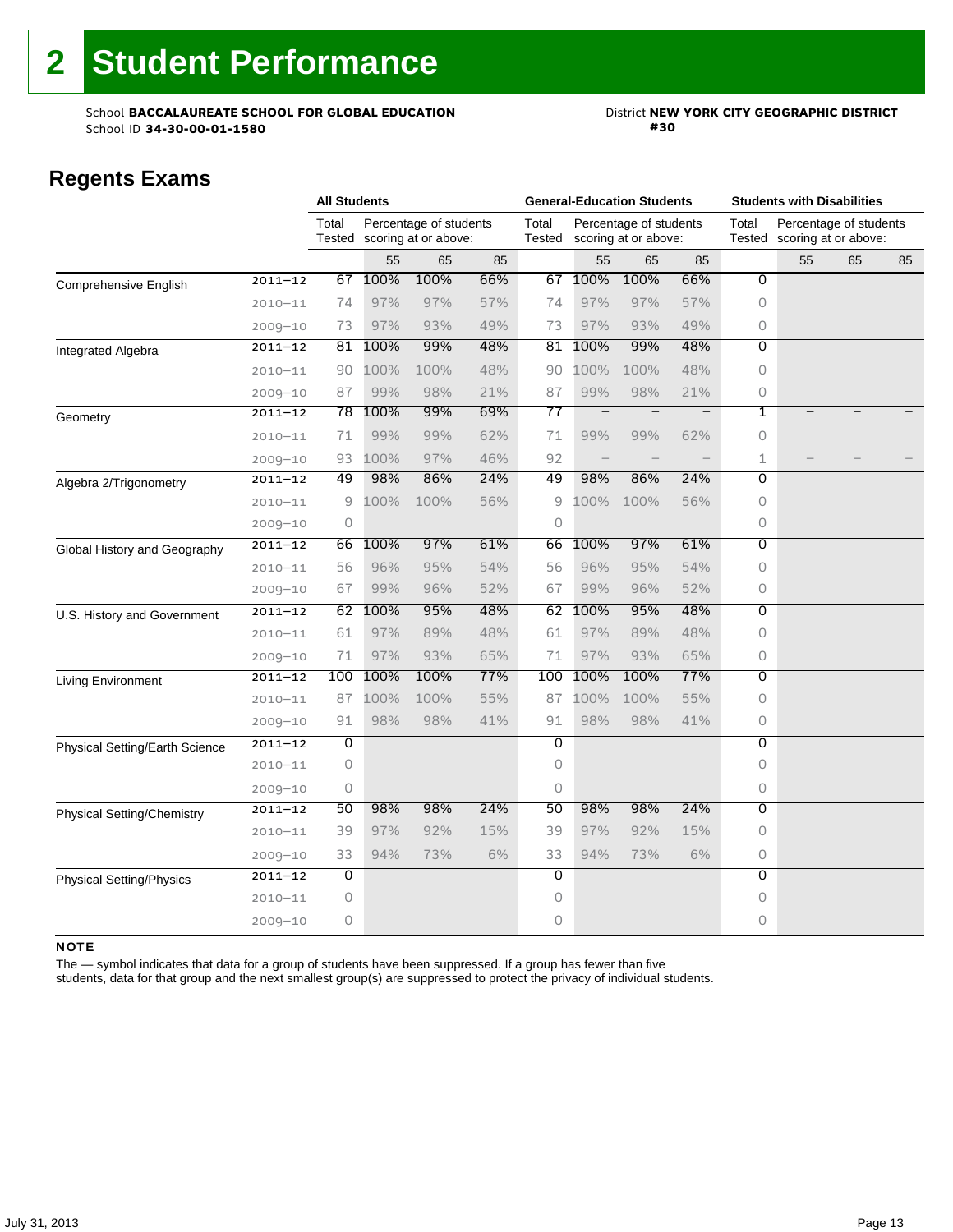School **BACCALAUREATE SCHOOL FOR GLOBAL EDUCATION** District **NEW YORK CITY GEOGRAPHIC DISTRICT**<br>School ID 34-30-00-01-1580 School ID 34-30-00-01-1580

### **New York State English as a Second Language Achievement Test (NYSESLAT)**

|                          |             | <b>All Students</b>                                                       |        |         |      |       | <b>General-Education Students</b> |                                                                  |         |      |       | <b>Students with Disabilities</b> |                                                                  |         |      |       |
|--------------------------|-------------|---------------------------------------------------------------------------|--------|---------|------|-------|-----------------------------------|------------------------------------------------------------------|---------|------|-------|-----------------------------------|------------------------------------------------------------------|---------|------|-------|
|                          |             | Percent of students scoring<br>Total<br>Tested in each performance level: |        |         |      |       | Total                             | Percent of students scoring<br>Tested in each performance level: |         |      |       | Total                             | Percent of students scoring<br>Tested in each performance level: |         |      |       |
|                          |             |                                                                           | Begin. | Interm. | Adv. | Prof. |                                   | Begin.                                                           | Interm. | Adv. | Prof. |                                   | Begin.                                                           | Interm. | Adv. | Prof. |
| <b>Listening and</b>     | $2011 - 12$ | 0                                                                         |        |         |      |       | 0                                 |                                                                  |         |      |       | 0                                 |                                                                  |         |      |       |
| <b>Speaking</b>          | $2010 - 11$ | 0                                                                         |        |         |      |       | 0                                 |                                                                  |         |      |       | 0                                 |                                                                  |         |      |       |
| (Grades K-1)             | $2009 - 10$ | 0                                                                         |        |         |      |       | 0                                 |                                                                  |         |      |       | 0                                 |                                                                  |         |      |       |
| Reading and              | $2011 - 12$ | $\mathsf O$                                                               |        |         |      |       | 0                                 |                                                                  |         |      |       | 0                                 |                                                                  |         |      |       |
| Writing                  | $2010 - 11$ | $\circledcirc$                                                            |        |         |      |       | 0                                 |                                                                  |         |      |       | $\circ$                           |                                                                  |         |      |       |
| (Grades K-1)             | $2009 - 10$ | $\circledcirc$                                                            |        |         |      |       | 0                                 |                                                                  |         |      |       | $\circ$                           |                                                                  |         |      |       |
| <b>Listening and</b>     | $2011 - 12$ | $\mathsf{O}\xspace$                                                       |        |         |      |       | $\mathbf 0$                       |                                                                  |         |      |       | $\mathsf{O}\xspace$               |                                                                  |         |      |       |
| <b>Speaking</b>          | $2010 - 11$ | $\bigcirc$                                                                |        |         |      |       | 0                                 |                                                                  |         |      |       | $\circ$                           |                                                                  |         |      |       |
| (Grades 2-4)             | $2009 - 10$ | $\circledcirc$                                                            |        |         |      |       | 0                                 |                                                                  |         |      |       | 0                                 |                                                                  |         |      |       |
| Reading and              | 2011-12     | 0                                                                         |        |         |      |       | 0                                 |                                                                  |         |      |       | 0                                 |                                                                  |         |      |       |
| Writing                  | $2010 - 11$ | 0                                                                         |        |         |      |       | 0                                 |                                                                  |         |      |       | 0                                 |                                                                  |         |      |       |
| (Grades 2-4)             | $2009 - 10$ | 0                                                                         |        |         |      |       | 0                                 |                                                                  |         |      |       | 0                                 |                                                                  |         |      |       |
| <b>Listening and</b>     | $2011 - 12$ | 0                                                                         |        |         |      |       | 0                                 |                                                                  |         |      |       | 0                                 |                                                                  |         |      |       |
| Speaking                 | $2010 - 11$ | $\circledcirc$                                                            |        |         |      |       | 0                                 |                                                                  |         |      |       | $\circ$                           |                                                                  |         |      |       |
| (Grades 5-6)             | $2009 - 10$ | $\bigcirc$                                                                |        |         |      |       | 0                                 |                                                                  |         |      |       | 0                                 |                                                                  |         |      |       |
| Reading and              | $2011 - 12$ | 0                                                                         |        |         |      |       | $\mathsf 0$                       |                                                                  |         |      |       | $\mathsf{O}\xspace$               |                                                                  |         |      |       |
| Writing                  | $2010 - 11$ | 0                                                                         |        |         |      |       | $\circ$                           |                                                                  |         |      |       | 0                                 |                                                                  |         |      |       |
| (Grades 5–6)             | $2009 - 10$ | 0                                                                         |        |         |      |       | 0                                 |                                                                  |         |      |       | $\circ$                           |                                                                  |         |      |       |
| <b>Listening and</b>     | $2011 - 12$ | 0                                                                         |        |         |      |       | $\mathsf 0$                       |                                                                  |         |      |       | $\mathbf 0$                       |                                                                  |         |      |       |
| <b>Speaking</b>          | $2010 - 11$ | $\mathsf O$                                                               |        |         |      |       | $\circ$                           |                                                                  |         |      |       | 0                                 |                                                                  |         |      |       |
| (Grades 7-8)             | $2009 - 10$ | $\mathbf 1$                                                               |        |         |      |       | $\mathbf 1$                       |                                                                  |         |      |       | 0                                 |                                                                  |         |      |       |
| <b>Reading and</b>       | $2011 - 12$ | 0                                                                         |        |         |      |       | $\mathsf 0$                       |                                                                  |         |      |       | 0                                 |                                                                  |         |      |       |
| Writing                  | $2010 - 11$ | $\mathsf O$                                                               |        |         |      |       | $\circ$                           |                                                                  |         |      |       | $\circ$                           |                                                                  |         |      |       |
| (Grades 7-8)             | $2009 - 10$ | $\mathbf 1$                                                               |        |         |      |       | $\mathbf 1$                       |                                                                  |         |      |       | $\bigcirc$                        |                                                                  |         |      |       |
| <b>Listening and</b>     | $2011 - 12$ | 0                                                                         |        |         |      |       | 0                                 |                                                                  |         |      |       | 0                                 |                                                                  |         |      |       |
| Speaking                 | $2010 - 11$ | 0                                                                         |        |         |      |       | 0                                 |                                                                  |         |      |       | $\circ$                           |                                                                  |         |      |       |
| (Grades 9-12)            | $2009 - 10$ | $1\,$                                                                     |        |         |      |       | $\mathbf 1$                       |                                                                  |         |      |       | $\circ$                           |                                                                  |         |      |       |
| <b>Reading and</b>       | 2011-12     | 0                                                                         |        |         |      |       | 0                                 |                                                                  |         |      |       | $\mathbf 0$                       |                                                                  |         |      |       |
| Writing<br>(Grades 9-12) | $2010 - 11$ | 0                                                                         |        |         |      |       | 0                                 |                                                                  |         |      |       | $\circ$                           |                                                                  |         |      |       |
|                          | 2009-10     | 1                                                                         |        |         |      |       | $\mathbf 1$                       |                                                                  |         |      |       | 0                                 |                                                                  |         |      |       |

#### **NOTE**

The — symbol indicates that data for a group of students have been suppressed. If a group has fewer than five students, data for that group and the next smallest group(s) are suppressed to protect the privacy of individual students.